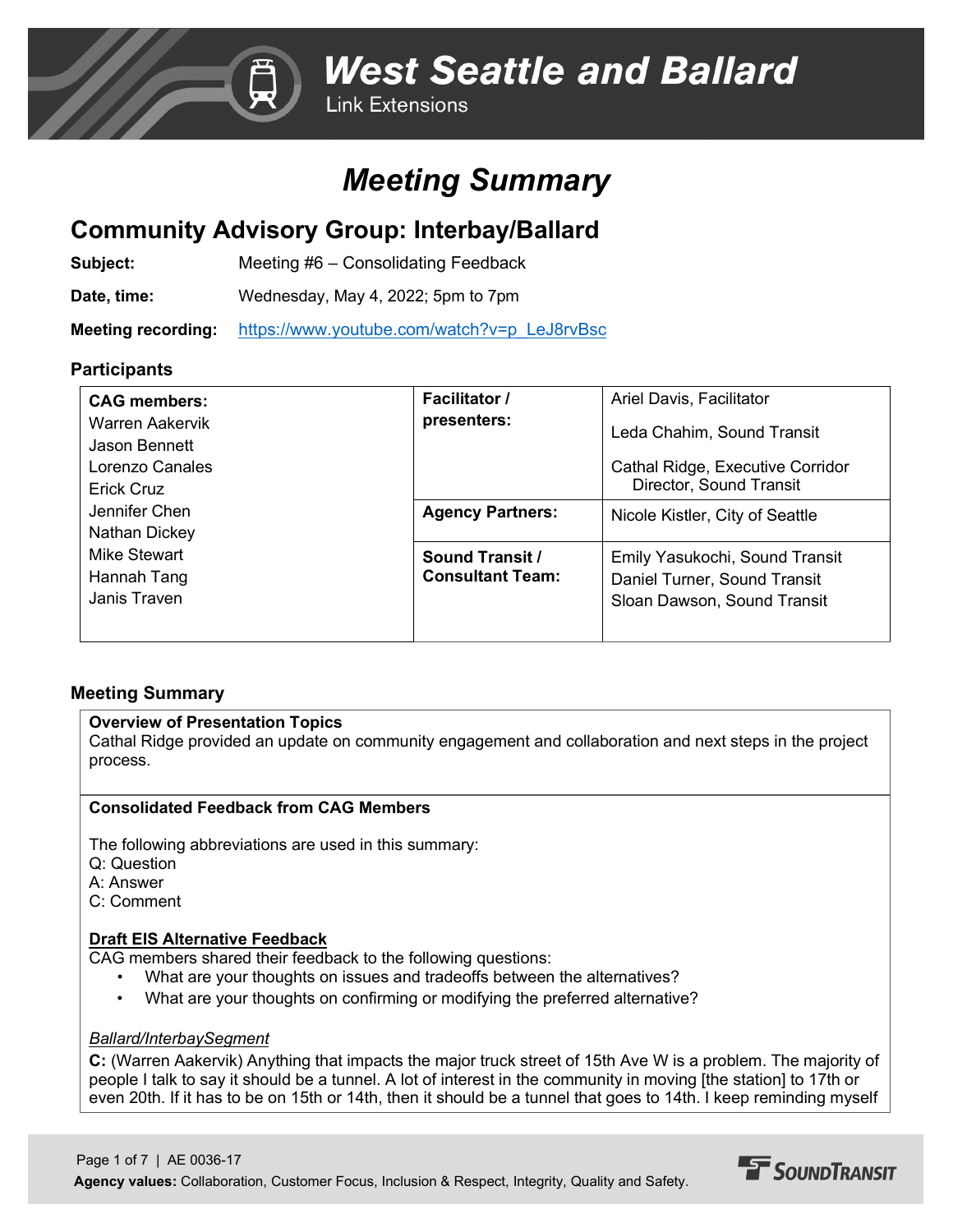## **Link Extensions**

that the people we're trying to serve need to be fed into the light rail somehow. There will be congestion around that station, so don't want to impact the major thoroughfares while trying to get people to the same place at the same time. We need to look at the equity position; jobs and where people live is the primary objective for where we're trying to make a connection. That's what I'm hearing: tunnel and not on 15th. Consolidate the stations as much as you can; having them too close together requires people to not get as expeditiously to where they need to go; need to be effective with those.

**C:** (Jason Bennett) I agree with Warren on the tunnel. There's been some discussion about 14th vs 15th; I'm not sure I follow all of the arguments for and against them because I missed the last couple meetings, but I do agree with Warren on the tunnel aspect. The thing I'm most passionate about is keeping both the Smith Cove and Interbay stations. I'm concerned about Magnolia residents being able to access this area. If at some point we redo the Magnolia Bridge, I get concerned about Magnolia residents' access to transit. I'm most vocal about making sure those two stations stay.

**C:** (Lorenzo Canales) My preference is the tunnel on 15th (Preferred Alternative Third Party Funding). That increases rideability and usability of the rail and also minimizes environmental impacts. The most important thing is making a train that will be used the most and will do the most good for the most amount of people. I don't know Interbay as well, but I don't see anything wrong with either the Preferred Alternative or the Preferred Alternative Third Party Funding.

**C:** (Erick Cruz) My preference is the tunnel option for the Ballard station. One discussion was the placement; I do think Ballard is growing eastward. The station is 15 years out, there's a lot of construction on Market pushing eastward. The discussion of wanting it close to downtown [Ballard] may not be the same when the station opens. For Interbay, my preference is keeping it closer to the Magnolia side of things versus 15th. I know the tradeoffs are usually cost-related items, which goes into the next question, which is how do we save cost to find that funding to make it happen.

**C:** (Nathan Dickey) I think The Urbanist report about the high bridge option said it would need to be 200 feet high which is a fair bit higher than the EIS studied, so I'm leaning toward the tunnel option as the most feasible and constructible and successful option for the Ballard Station. I think the 14th Ave station has less impacts and if the City of Seattle could make use of that to grow Ballard eastward toward 15th/14th, then that could work. For the Interbay station, assuming a tunnel idea, it seems the more western station is more practical too and could serve Magnolia, so the Preferred Alternative is still my preferred. But I think there's more work that could be done on the tunnel stations that were discarded early on. Because tunnels seem to be more feasible now, it opens up more opportunities to put the station in more central locations than trying to grow toward the station in the future.

**C:** (Hannah Tang) I'm still struck by the walkshed differences, the size and the population of the folks who could benefit from the station the further west we go. Even if the City plans on major upzoning on the east side of Ballard, I don't see the big employers like Swedish or Ballard Commons shifting substantially to the east in 30 or 50 years. When you combine as far west as possible with the fact that Ballard will be the major station on the line—its projected ridership will dwarf everything else, I feel like we need to get that location right. What I've heard from people, my friends who work at Swedish, everything else is in service of shifting that station west. If it has to be a tunnel, be a tunnel. If we have to save money from other parts of the line, we had talked briefly about the cost efficiencies from the Galer St station, do what it takes to shift the Ballard station as far west as we can. Maybe even reopening discussions of 17th or 20th, but get that west, tunnel, whatever it takes.

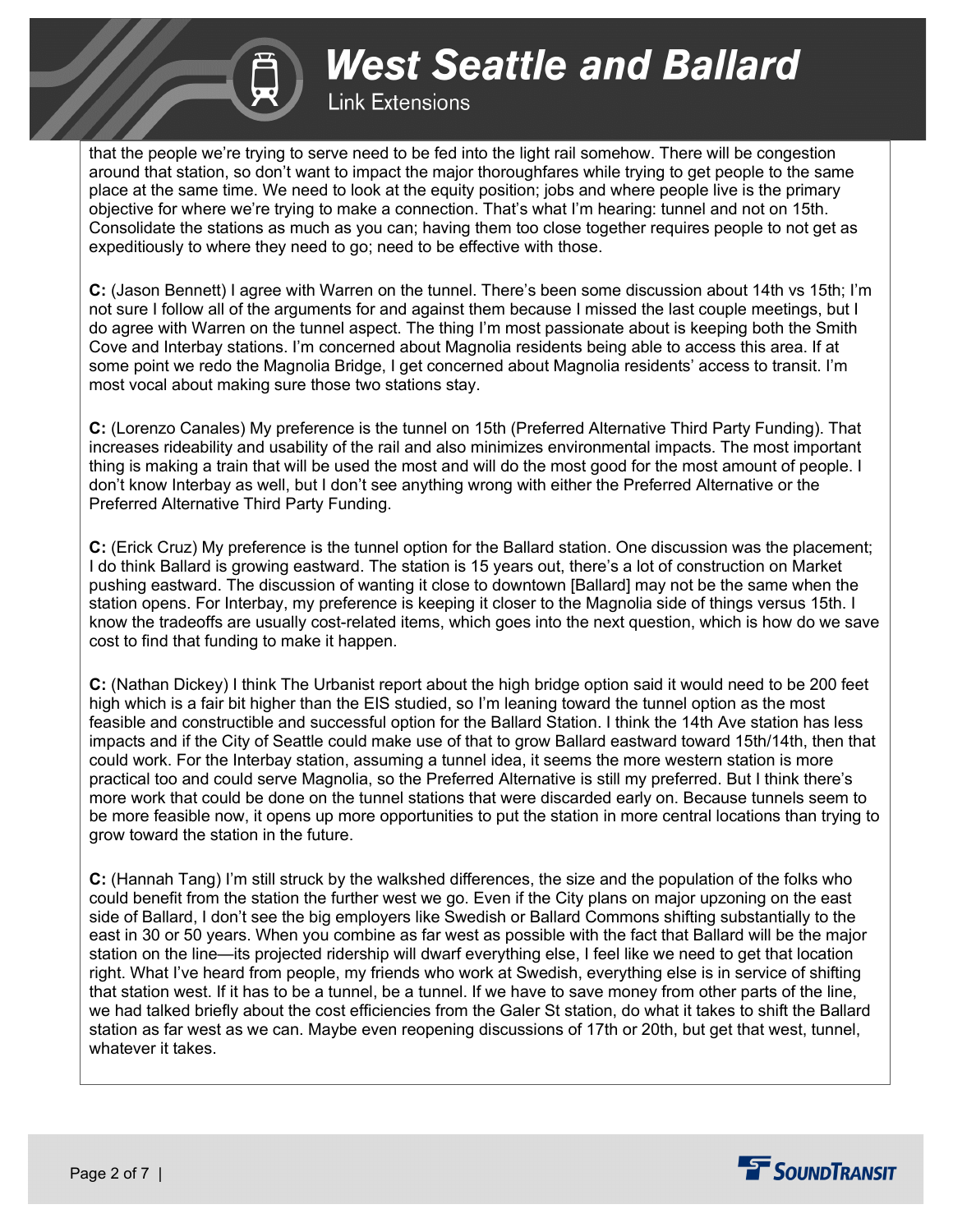**Link Extensions** 

**C:** (Mike Stewart) I appreciate all the work that Sound Transit has done on this process and the process itself has confirmed for me our original position of at or west of 15th in a tunneled location. We had multiple options to study and now several of those are off the table due to the US Coast Guard, so we're left with the tunnel approach and two options. In all I've seen, heard, and looked at, there doesn't appear to be a constituency for the 14th Ave NW tunnel location. Clearly there are several things at play that make 15th or west of 15th the desirable route. First is pedestrian safety: the crossing at 15th poses risk for safety—length of crossing and length of the block from 15th to 14th makes it even more difficult for people in the dense hub urban core to get to that station. I have a specific request for staff: as you move these conversations forward with the Sound Transit Board, I encourage you to do as much as possible to educate Sound Transit Board members about what we're talking about in Ballard because if I were a Board member in a city like Everett or somewhere else that is not as familiar, I might look at it and say one block isn't too significant. But on the ground, I think we all know it is absolutely significant. We are seeing significant development in the hub urban village; a combination of parcels that were just purchased between 24th and 22nd on 56th Ave NW that will be 400 new apartment homes. That's on top of Carmel Partners, Ballard Yard building, the Selig project, another potential project at 24th and Market, a project at St Luke's Episcopal Church, which will be not just market rate but affordable family housing. It's clear how much density there is currently in the core of Ballard and how much density is coming; that's a really important consideration. The 14th Ave location is right in the middle of an industrial zone, which doesn't permit, and hopefully won't permit, dense TOD. It provides significant impact to Ballard Food Bank and the blossoming brewery district. All of these things point to tunnel approach at 15th or west would be desirable. I've heard discussion about a potential Supplemental EIS—I'd pose that as a question to ST. What sort of timeframe would that be and if that's under consideration given the fact that these routes have dropped off because of the Coast Guard implications, it makes sense to take a little extra time to study station locations to the west—20th, 17th or even 22nd. At this point, we're really just looking at two options from the DEIS process.

**C:** (Janis Traven) I want to take a moment to tell fellow CAG members how much I appreciate you for saying what I would say, but more coherently and intelligently. I also agree that we ought to do a tunnel to Ballard and I support it being farther west than 15th. What I'm hearing in Magnolia and with Queen Anne Community Council is a lot of questions about how we'll actually use it, where we'll go when we take light rail, which supports putting something in Ballard farther west of 15th. I agree with Mike that as long as we're going to have to study something new more intensively, it makes sense to put in extra time to get it right. We also have been hearing a lot in Magnolia about how we're going to get there—which makes an Interbay Station that's proximate to Magnolia mandatory. If we have to take a long trip to get there, it probably won't accomplish the goal of getting people out of cars. I'm also hearing that when people hear what is entailed to build stations, when they hear about closure times, it's pretty daunting. Doing more tunneling would be ideal. There's a pretty strong feeling from the Magnolia community and the Queen Anne community not to drop any stations. We've heard a lot about the voter-approved package or route and we've already shot the mark in terms of timeline. Seattle needs more transit rather than less. Mike's comment at the end where he said that he hopes that the Sound Transit group and City of Seattle, make it clear what the needs of the City of Seattle and this segment and the freight route, how important that is to everything that happens in Seattle. We really need to get that right. I had sent out a copy of the letter that Magnolia Community Council had sent in as a comment, it's a little more specific about the 17th retained cut station, how you should have drop-off without having to cross a major roadway. Those details are already in the comments that have been shared; we do have thoughts on that also.

**C**: (Jennifer Chen) Instead of 14th Ave, I prefer it to be modified to 15th Ave, for similar reasons to what was already discussed so I won't repeat. One thing that I've noticed is that a tunnel doesn't work as well because there are so many escalators. At the UW Stadium, oftentimes escalators are broken and there are no stairs outside of it. Just two elevators and it's troublesome to get up so I would prefer elevated because it's easier; and [I would like] a safer crosswalk as well.

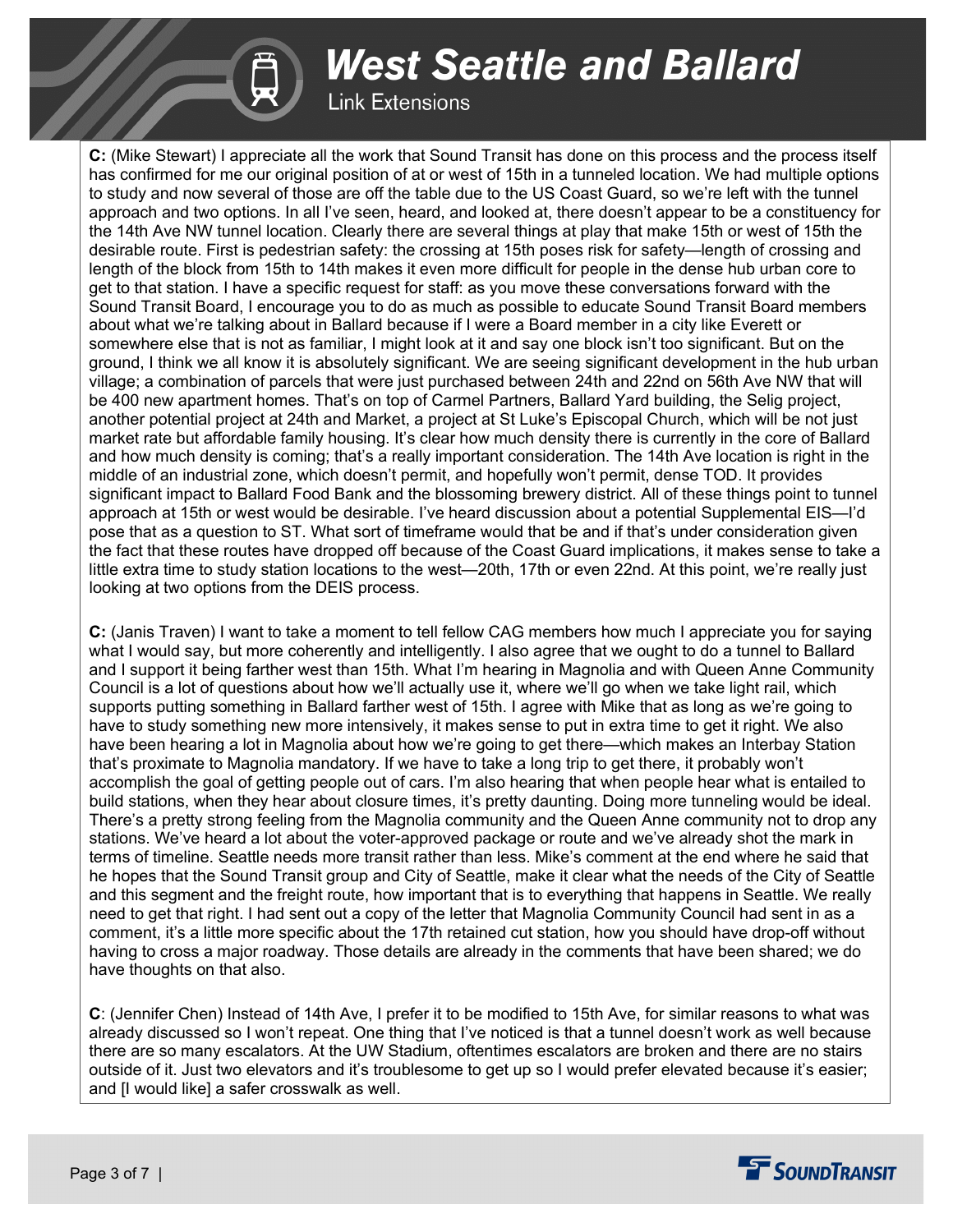## *South Interbay Segment*

**C:** (Warren Aakervik) On this one, I'll reiterate my same concern about anything that touches, looks at or seems anywhere near 15th; it will impact the MIC. The Preferred Alternative being off of 15th is a godsend to us and to the freight corridor. The Galer St station which has more access on the west side of 15th does a great job of serving Pier 91 and the Magnolia area and Expedia. I'm more inclined to say that's the preferred station as compared to the Prospect St station. How it gets up the railroad tracks – could be elevated, could be tunneled - whatever is most efficient.

**C:** (Jason Bennett) I'd like to overemphasize perhaps that I'd like to keep both the Dravus and the Galer stations, not move further south toward Expedia. The growth in the area will be closer toward the Armory. I strongly advise keeping both of the stations – Dravus and Galer on the Preferred Alternative. I endorse what Warren said about keeping it off 15th. The Preferred Alternative two stations at Dravus and Galer St for Smith Cove make it more likely that people who live in Magnolia will use Sound Transit.

**C:** (Lorenzo Canales) My preferences are also the Preferred Alternative that avoids 15th, the pink on the diagram. I'm reiterating what everyone else said—the ridership would hit all of the major things like Expedia, breweries, and would probably have the most impact for the people using it.

**C:** (Erick Cruz) I agree that Galer St station is more preferable of the two over at Smith Cove. It provides another access point to folks in Magnolia considering that they're constrained. I also like the accessibility for bikers. I used to bike from Ballard to Downtown; the bike path swings closer to that area along the water so seems more accessible if they bike from different locations to get to train itself. As it goes toward downtown, I'm having a hard time recalling, but think I was interested in a hybrid because of the amount of displacement of residents south of Smith Cove; so I thought perhaps a hybrid of the two options would be a better option here.

**C:** (Nathan Dickey) For Smith Cove, I prefer the Galer St station location. I think it will serve more potential riders than just Expedia and the general commercial corridor around there. I think it's a bit more opportunity for connectivity to the future Armory development, however that shakes out in the next couple decades. I think that has more potential for integration with the lower Interbay neighborhood. My only personal concern is with the current alignment as designed and the displacement of a number of businesses along Elliott Ave W, a few of which I frequent. I would be sad to see impacts on those businesses, but either way assuming the train will be elevated alongside Elliott Ave, it's kind of a necessary taking to improve transit in the area.

**C:** (Mike Stewart) On this route, I'll concur with what's said. Getting out of 15th right-of-way makes the most sense. I'm assuming that the Galer St route allows you to move into the tunnel approach for Ballard tunnel options, correct? *(Leda confirmed)* Then yes, getting that out of the 15th Ave right-of-way is important.

**C:** (Hannah Tang) I don't have much to add to this part of the conversation. The mom groups, the folks that I know at Swedish, had no major objections to the 15th Galer option and layering my read on top of that is that whatever we choose there should enable shifting the Ballard station as far west as possible.

**C:** (Janis Traven) With what is in the current DEIS, I and also the Magnolia community agree that the Galer location is preferable because it does serve the Port and Expedia and also makes access from Magnolia on the southbound commute somewhat convenient if you're making a change from transit. We are concerned and I think Mike has stated this more clearly than I have and I'm sure you've heard from the freight

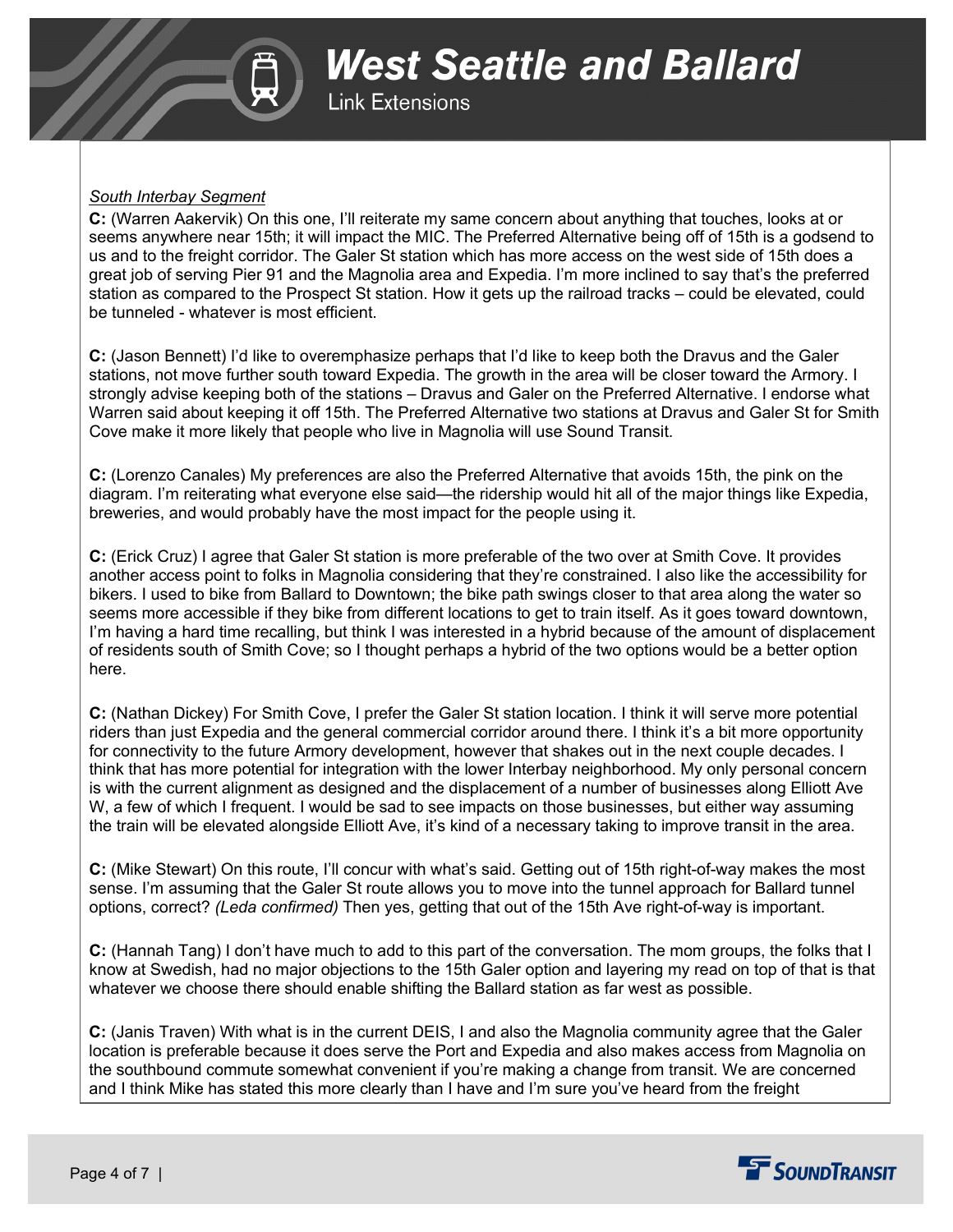## **Link Extensions**

community that what is currently planned on the pink line south of the Galer station with the guideway being on Elliott is problematic. It's going to be a world of hurt while that construction is going on and if it's the elevated line, it will be a world of hurt afterwards. If there is a hybrid solution continuing to tunnel under Elliott and on the west side of 15th, that would be a fantastic way to solve displacements and the eyesore of having a massive structure there hovering above the Magnolia Bridge. It's hard for people who live on the west side of Queen Anne to get their heads around how they're going to see this thing, how it will block a lot of views, it's not evident at this point unless you're paying attention. If we can do something about that now, either make the station smaller or underground, that would be fantastic.

**C**: (Jennifer Chen) I think it would make sense to keep the same pink Preferred Alternative.

#### **Cost Savings and Refinement Concepts Feedback**

- CAG members shared their feedback to the following question:
	- What are your thoughts on the cost saving and refinement ideas?

**C**: (Warren Aakervik) Shifting the tunnel needs to happen for the cost savings, but you should take 14th out and put 17th in. It shouldn't be on 15th and 14th doesn't seem to work for the density of Ballard that you're putting into the major hub. By the time this gets built, it'll probably be up to Phinney Ridge with 5-story buildings, but for the center of Ballard itself, 17th or 20th makes more sense. I don't know what the cost savings is, but no matter what, it has to be a tunnel.

**C**: (Jason Bennett) I oppose studying the refinement concept to consolidate stations. I'm not in favor of shifting the portal further south away from access for Magnolia residents. The development and the Port access at Galer makes the most sense. I agree that the tunnel should shift more west if we can and support the tunnel.

**C**: (Lorenzo Canales) I'm not super interested in studying these alternatives. I think that 15th is important location for the tunnel to be. However, that's the one that if there's any studying I'd like to see data (#5 on the diagram). It doesn't seem like a great thing to consolidate the Smith Cove and Interbay stations – seems like a large area where we're not allowing riders to get into the system to have to walk through that gap. The Interbay area is not super walkable. None of these seem like great motivators to me.

**C**: (Jennifer Chen) With the cost savings, if we saved this money, what else would it be used on?

 **A**: (Cathal Ridge) We have a \$2B affordability gap on the project and unless we are able to close that affordability gap then we can't open the portion of the project from Smith Cove to Ballard until 2039—a couple years of delay. That came up last year in the context of the realignment process and we've been asked to look at ways to save costs in addition to looking at funding opportunities. So, if we were able to save costs by implementing some of these ideas, it would help solve the affordability gap.

 **C**: (Jennifer Chen) The ones that stands out is number 3 *(Cathal clarifies this would consolidate Denny & SLU stations onto Dexter Ave)* as the biggest savings. I think given the limited information, I don't have strong feelings, but Dexter could be interesting to explore further. For Number 5, I agree we should be closer to central Ballard.

**C**: (Erick Cruz) Shifting of the tunnel – I'm for a tunnel regardless of if it's 14th or 15th. I hear the discussion about the [Ballard] downtown core, but I think there's growth going towards the east. The one block difference to save \$140M—I'm indifferent to that as long as it stays a tunnel. I don't know that consolidating the Smith

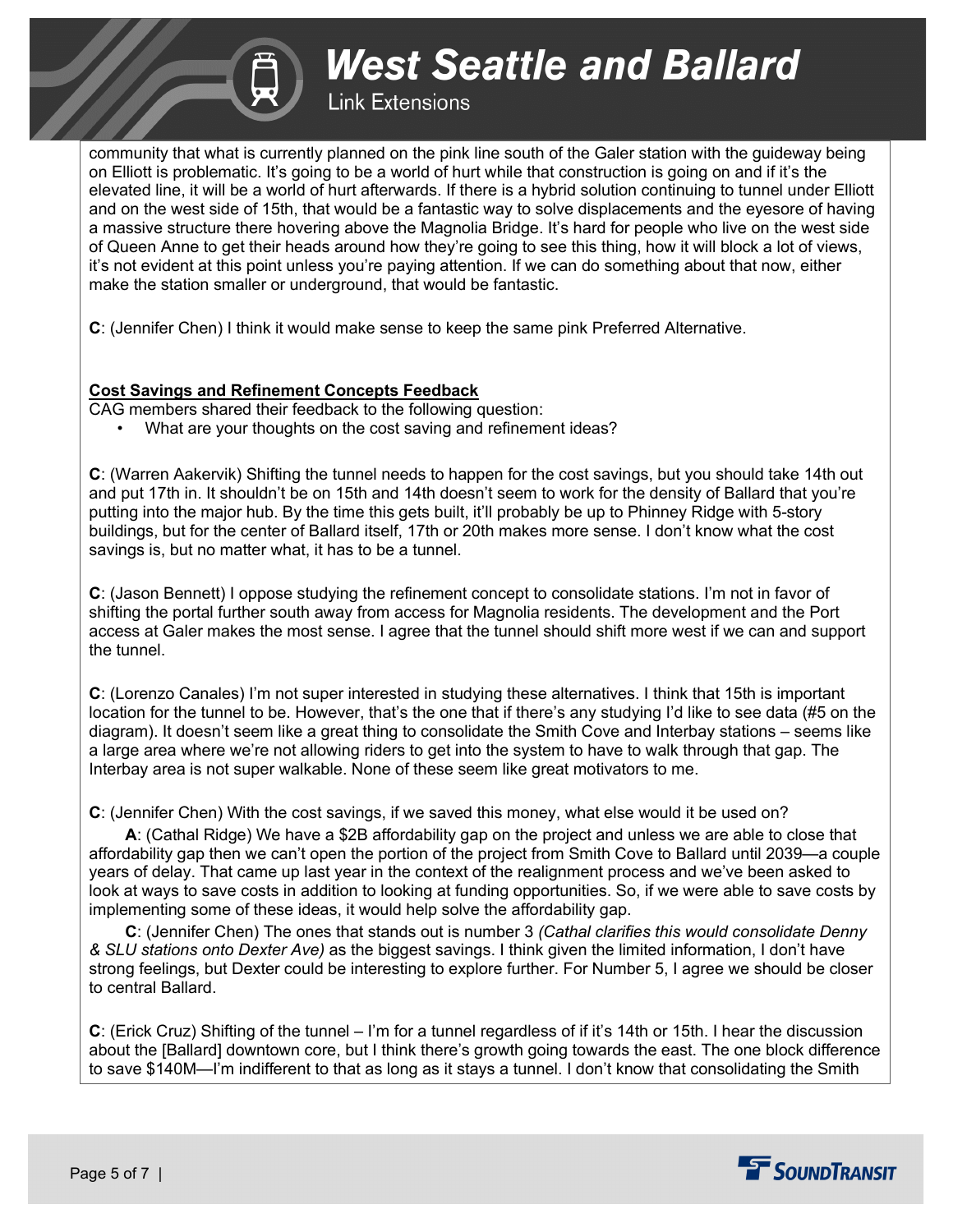

**Link Extensions** 

Cove and Interbay stations is the best option for that side of town, that idea is not worth pursuing. In terms of the Mercer portal—I'm indifferent to that.

**C**: (Nathan Dickey) For the cost savings concepts, I'm not sure if 5% of the affordability gap is worth making the tunnel alignment even slightly more difficult to get to unless Sound Transit can promise that the surface streets won't be similarly hard to cross as they are today to get to the station. If I remember correctly, the savings was involving eliminating the station entrance on the west side of 14th Ave in the footprint of the current Safeway. Even if it's only 100 feet, it's still another 100 feet that people have to walk to get to their train. I'm not sure that's worth it; there are more interesting ways to save money that should be studied such as finding an alternative station location closer to Ballard making use of underground tunneling to a more affordable location. I think that if it comes down to saving a lot of money to get this done in 2037 or 2039, one option could be to study not building one of the stations, similar to how 130th was delayed and then later funded. I think shifting the tunnel portal south is definitely worth studying, seems like a minute refinement.

**C**: (Mike Stewart) I appreciate these initial numbers that Sound Transit has put together. I just don't think there's any constituency that supports the 14th Ave alignment for the reasons I suggested before. If there are cost savings or refinements in this section, you've got to look west of 15th. I'd encourage Sound Transit to look at other means of doing stations, that would be looking at a mined station instead of cut and cover. The cost of mining a station may be elevated, but there are savings with property acquisition and the disruption that would happen as part of cut and cover. If you're doing these exercises, I would look at something that can deliver a project that the community deserves. This is a 100-year project, there's one chance to get this right and we need to do good by the voters that voted for this package and do good by the residents of the City of Seattle. This is a dense urban environment and if the projections were off because costs have escalated, there have to be other solutions to look at and other ways of financing. This system needs to serve voters who adopted this and are paying their assessment charges on vehicles and rider fares and all of those things. We've got to do better than this. You probably have one of the toughest jobs, one of the most difficult engineering jobs in the US right now. Siting a 100-year project in the middle of an industrial zone with very little residential makes no sense. Finding \$140M in savings there doesn't cut it for a project of this size and scale.

**C**: (Hannah Tang) Can I copy and paste everything Mike said? I appreciate looking at cost savings, but I don't think looking at 14th is the place to do it. We should be looking farther west and therefore we should not be investing your time on the 14th St station. On the refinements, I take the less popular option of saying that consolidating Smith Cove and Interbay is not necessarily something that I object to. I'm looking at harvesting savings wherever we can to shift Ballard station west. We talk a lot about the areas that are opened up and made available by having two separate stations. At the end of the day, it's 2,000 daily boardings. It's a drop in the bucket compared to other stations we're discussing—Ballard, Chinatown. I don't object to pursuing that refinement. Mercer seems like a worthy refinement to study, so I would say thumbs up to that one as well.

**C**: (Janis Traven) I'd like to thank Mike and also cut and paste a lot of what he had to say especially that this is a 100-year project and it is worth it to study this deeply and take the time to do it. I can explain to Hannah and others why consolidating Smith Cove and Interbay is a really bad idea for the 25,000 people who live in Magnolia and I don't know how many people work at Expedia and the Port. That area in Interbay, you can't get there from Magnolia or Expedia or the Port. Adding transit to get there just gums up 15th. If Sound Transit were to additionally study an overhead tram down the hill from Queen Anne and down from Magnolia to get to that station, that might work. Otherwise, nobody is going to use it there. From what I understand about the City and industrial lands, they're not looking at putting in 10,000 residences in the Armory site, they're trying to keep it more industrial. A Smith Cove station south of the Magnolia Bridge and another station close to Magnolia on Dravus really makes sense and will ensure that the people of Magnolia get out of their cars. It's hard to have a discussion about cost savings when because of escalating prices we don't know what the